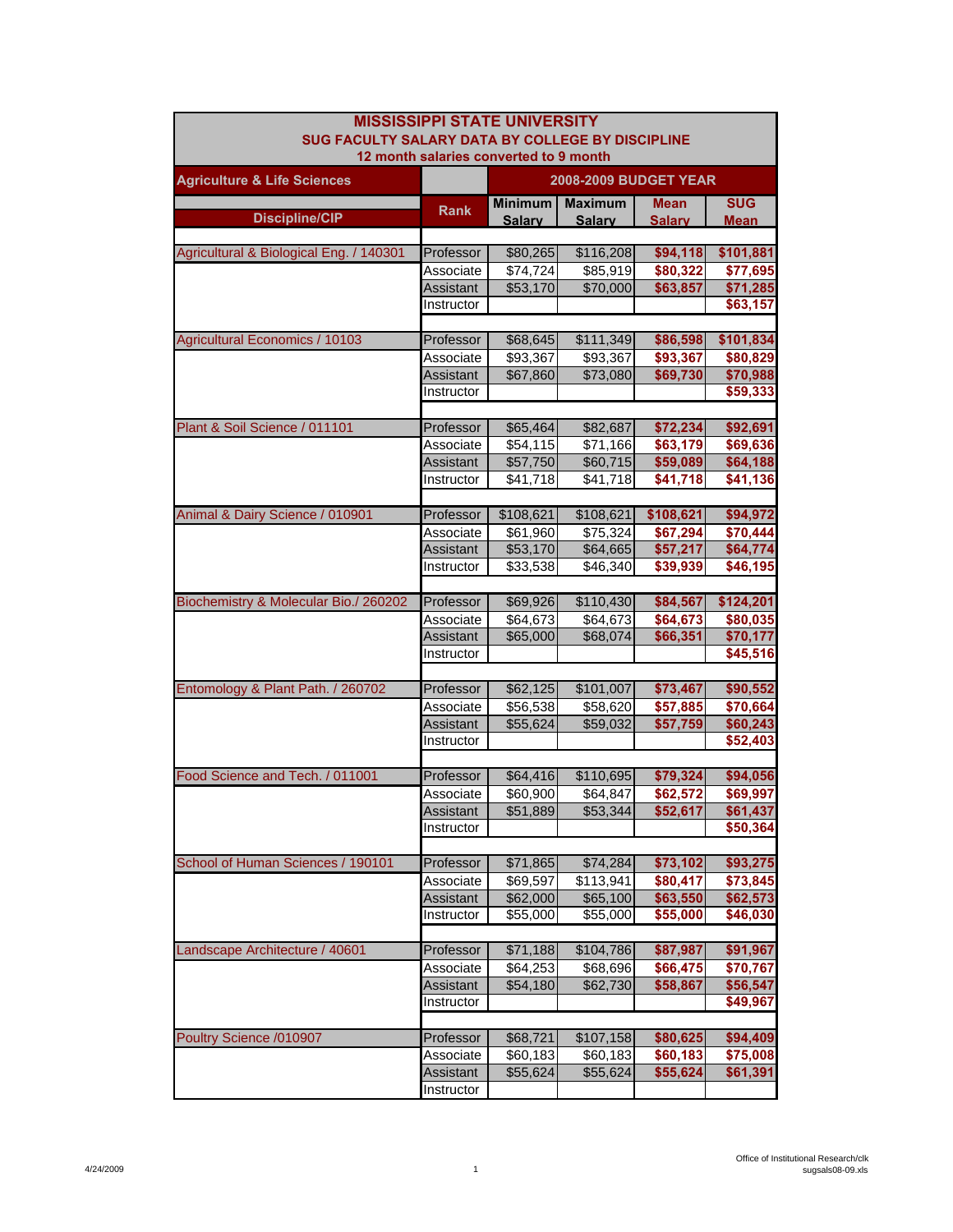| <b>MISSISSIPPI STATE UNIVERSITY</b><br>SUG FACULTY SALARY DATA BY COLLEGE BY DISCIPLINE |             |                                 |                                 |                              |                           |  |
|-----------------------------------------------------------------------------------------|-------------|---------------------------------|---------------------------------|------------------------------|---------------------------|--|
| 12 month salaries converted to 9 month                                                  |             |                                 |                                 |                              |                           |  |
| <b>Architecture, Art &amp; Design</b>                                                   |             | <b>2008-2009 BUDGET YEAR</b>    |                                 |                              |                           |  |
| <b>Discipline/CIP</b>                                                                   | <b>Rank</b> | <b>Minimum</b><br><b>Salary</b> | <b>Maximum</b><br><b>Salary</b> | <b>Mean</b><br><b>Salary</b> | <b>SUG</b><br><b>Mean</b> |  |
|                                                                                         |             |                                 |                                 |                              |                           |  |
| Architecture, Art & Design / 040201                                                     | Professor   | \$72,138                        | \$76,101                        | \$74,120                     | \$103,386                 |  |
|                                                                                         | Associate   | \$58,606                        | \$69,530                        | \$65,264                     | \$76,451                  |  |
|                                                                                         | Assistant   | \$45,000                        | \$72,000                        | \$55,214                     | \$61,743                  |  |
|                                                                                         | Instructor  |                                 |                                 |                              | \$40,132                  |  |
|                                                                                         |             |                                 |                                 |                              |                           |  |
| Art / 500701                                                                            | Professor   | \$55,000                        | \$72,469                        | \$60,609                     | \$83,586                  |  |
|                                                                                         | Associate   | \$45,000                        | \$74,312                        | \$52,690                     | \$63,155                  |  |
|                                                                                         | Assistant   | \$30,000                        | \$50,400                        | \$42,561                     | \$51,639                  |  |
|                                                                                         | Instructor  | \$40,000                        | \$40,000                        | \$40,000                     | \$36,831                  |  |
|                                                                                         |             |                                 |                                 |                              |                           |  |
| Interior Design / 040501                                                                | Professor   |                                 |                                 |                              | \$76,815                  |  |
|                                                                                         | Associate   | \$62,244                        | \$67,318                        | \$64,781                     | \$68,328                  |  |
|                                                                                         | Assistant   | \$50,000                        | \$50,000                        | \$50,000                     | \$48,357                  |  |
|                                                                                         | Instructor  | \$41,714                        | \$41,714                        | \$41,714                     | \$41,714                  |  |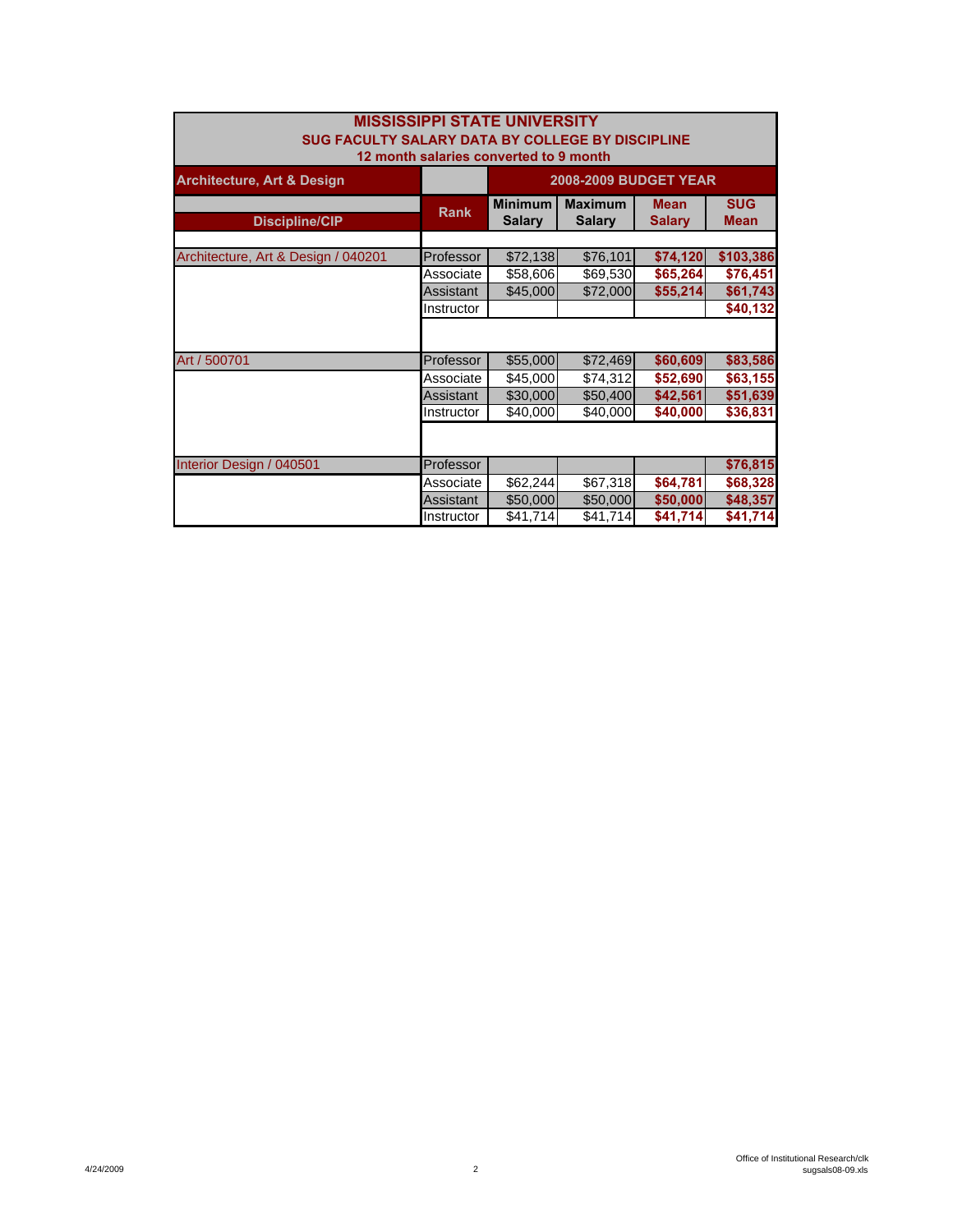| <b>MISSISSIPPI STATE UNIVERSITY</b>              |                                        |                              |                      |                      |             |  |
|--------------------------------------------------|----------------------------------------|------------------------------|----------------------|----------------------|-------------|--|
| SUG FACULTY SALARY DATA BY COLLEGE BY DISCIPLINE |                                        |                              |                      |                      |             |  |
|                                                  | 12 month salaries converted to 9 month |                              |                      |                      |             |  |
| <b>Arts &amp; Sciences</b>                       |                                        | <b>2008-2009 BUDGET YEAR</b> |                      |                      |             |  |
|                                                  | <b>Rank</b>                            | <b>Minimum</b>               | <b>Maximum</b>       | <b>Mean</b>          | <b>SUG</b>  |  |
| <b>Discipline/CIP</b>                            |                                        | <b>Salary</b>                | <b>Salary</b>        | <b>Salary</b>        | <b>Mean</b> |  |
|                                                  |                                        |                              |                      |                      |             |  |
| <b>Biological Sciences / 260101</b>              | Professor                              | \$77,695                     | \$116,974            | \$96,056             | \$113,053   |  |
|                                                  | Associate                              | \$66,000                     | \$80,214             | \$71,712             | \$76,129    |  |
|                                                  | Assistant                              | \$55,000                     | \$55,000             | \$55,000             | \$66,247    |  |
|                                                  | Instructor                             | \$34,000                     | \$42,384             | \$37,751             | \$40,924    |  |
|                                                  |                                        |                              |                      |                      |             |  |
|                                                  |                                        |                              |                      |                      |             |  |
| <b>Chemistry / 400501</b>                        | Professor                              | \$77,493                     | \$122,700            | \$99,123             | \$123,067   |  |
|                                                  | Associate                              | \$57,610                     | \$65,000             | \$61,853             | \$76,452    |  |
|                                                  | Assistant                              | \$54,687                     | \$81,630             | \$67,106<br>\$43,000 | \$66,275    |  |
|                                                  | Instructor                             | \$43,000                     | \$43,000             |                      | \$47,707    |  |
|                                                  |                                        |                              |                      |                      |             |  |
| Communication / 090101                           | Professor                              | \$76,231                     | \$76,231             | \$76,231             | \$96,236    |  |
|                                                  | Associate                              | \$55,735                     | \$75,315             | \$62,876             | \$69,218    |  |
|                                                  | Assistant                              | \$50,325                     | \$58,000             | \$53,361             | \$57,693    |  |
|                                                  | Instructor                             | \$31,392                     | \$43,661             | \$36,164             | \$37,647    |  |
|                                                  |                                        |                              |                      |                      |             |  |
|                                                  |                                        |                              |                      |                      |             |  |
| English / 230101                                 | Professor                              | \$62,958                     | \$83,436             | \$69,566             | \$98,475    |  |
|                                                  | Associate                              | \$53,764                     | \$71,420             | \$58,914             | \$67,138    |  |
|                                                  | Assistant                              | \$45,000                     | \$52,000             | \$47,207             | \$55,440    |  |
|                                                  | Instructor                             | \$26,155                     | \$43,814             | \$29,945             | \$35,649    |  |
|                                                  |                                        |                              |                      |                      |             |  |
|                                                  |                                        |                              |                      |                      |             |  |
| Foreign Languages / 160101                       | Professor                              | \$73,620                     | \$79,399             | \$76,510             | \$87,231    |  |
|                                                  | Associate                              | \$52,000                     | \$52,000             | \$52,000             | \$63,343    |  |
|                                                  | Assistant                              | \$45,000                     | \$50,000             | \$46,590             | \$52,852    |  |
|                                                  | Instructor                             | \$26,000                     | \$33,180             | \$28,035             | \$36,564    |  |
|                                                  |                                        |                              |                      |                      |             |  |
| Geosciences / 400601                             | Professor                              | \$90,000                     | \$98,214             | \$94,152             | \$110,996   |  |
|                                                  | Associate                              | \$55,000                     | \$62,031             | \$59,770             | \$75,867    |  |
|                                                  | Assistant                              | \$50,000                     | \$68,468             | \$53,388             | \$65,687    |  |
|                                                  | Instructor                             | \$33,500                     | \$49,639             | \$38,211             | \$39,479    |  |
|                                                  |                                        |                              |                      |                      |             |  |
|                                                  |                                        |                              |                      |                      |             |  |
| <b>History / 540101</b>                          | Professor                              | \$84,000                     | \$116,698            | \$98,256             | \$105,095   |  |
|                                                  | Associate                              | \$55,178                     | \$61,924             | \$59,034             | \$69,592    |  |
|                                                  | Assistant                              | \$49,000                     | $\overline{$}57,970$ | \$54,403             | \$54,660    |  |
|                                                  | Instructor                             |                              |                      |                      | \$35,807    |  |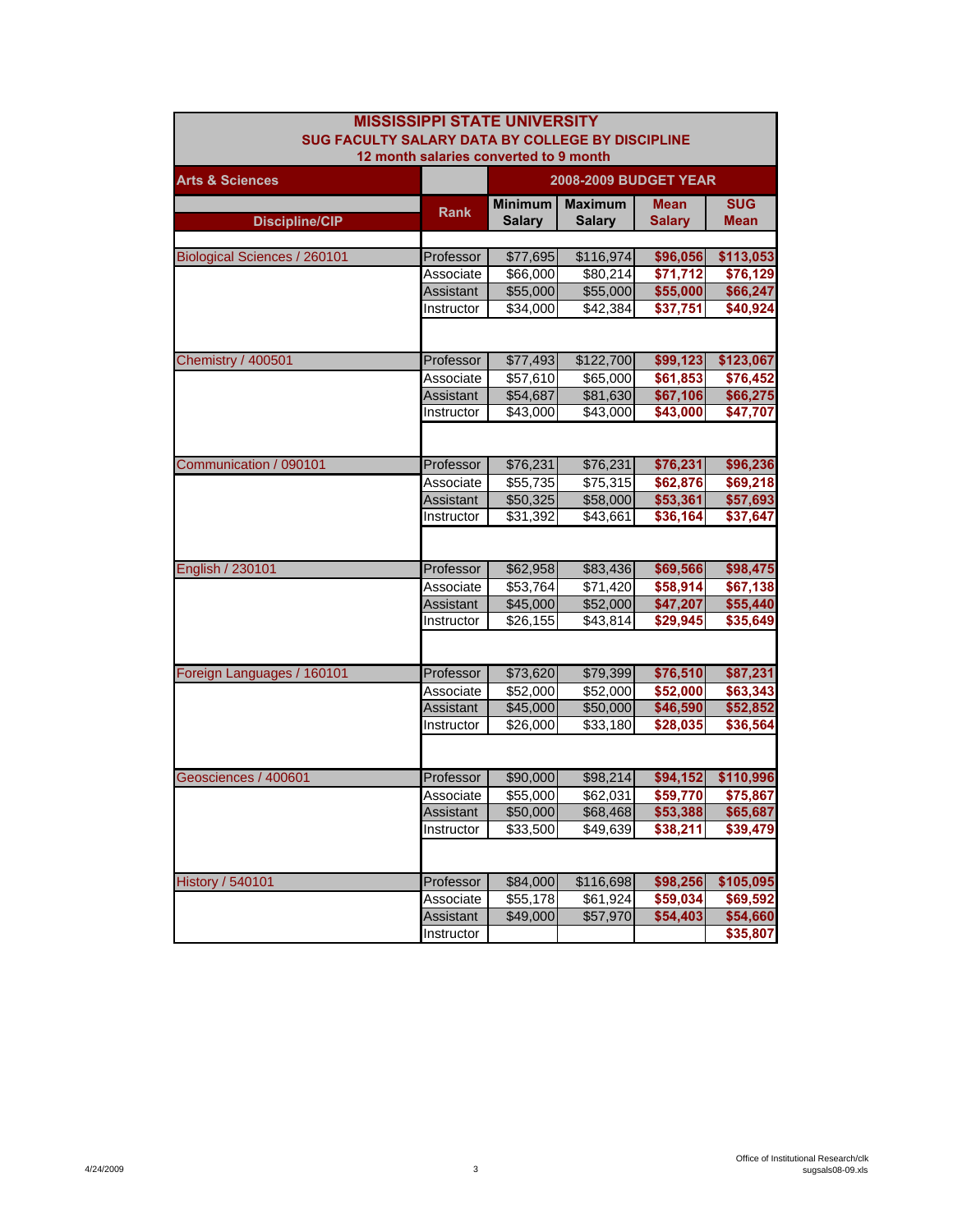| <b>MISSISSIPPI STATE UNIVERSITY</b>              |                  |                |                              |               |                 |  |  |
|--------------------------------------------------|------------------|----------------|------------------------------|---------------|-----------------|--|--|
| SUG FACULTY SALARY DATA BY COLLEGE BY DISCIPLINE |                  |                |                              |               |                 |  |  |
| 12 month salaries converted to 9 month           |                  |                |                              |               |                 |  |  |
| <b>Arts &amp; Sciences</b>                       |                  |                | <b>2008-2009 BUDGET YEAR</b> |               |                 |  |  |
|                                                  |                  | <b>Minimum</b> | <b>Maximum</b>               | <b>Mean</b>   | <b>SUG</b>      |  |  |
| <b>Discipline/CIP</b>                            | <b>Rank</b>      | <b>Salary</b>  | <b>Salary</b>                | <b>Salary</b> | <b>Mean</b>     |  |  |
|                                                  |                  |                |                              |               |                 |  |  |
| Mathematics & Statistics / 270101                | Professor        | \$65,005       | \$114,520                    | \$83,645      | \$105,255       |  |  |
|                                                  | Associate        | \$56,518       | \$70,000                     | \$62,937      | \$72,755        |  |  |
|                                                  | Assistant        | \$44,633       | \$60,000                     | \$53,506      | \$64,909        |  |  |
|                                                  | Instructor       | \$34,234       | \$57,187                     | \$38,060      | \$41,929        |  |  |
|                                                  |                  |                |                              |               |                 |  |  |
| Philosophy & Religion / 380101                   | Professor        | \$65,832       | \$82,546                     | \$75,217      | \$98,826        |  |  |
|                                                  | Associate        | \$47,976       | \$53,089                     | \$50,533      | \$64,260        |  |  |
|                                                  | Assistant        | \$40,912       | \$50,000                     | \$46,971      | \$52,751        |  |  |
|                                                  | Instructor       | \$28,000       | \$28,000                     | \$28,000      | \$34,955        |  |  |
|                                                  |                  |                |                              |               |                 |  |  |
|                                                  |                  |                |                              |               |                 |  |  |
| Physics & Astronomy / 400801                     | Professor        | \$66,895       | \$113,109                    | \$82,536      | \$111,569       |  |  |
|                                                  | Associate        | \$62,114       | \$68,516                     | \$64,488      | \$78,228        |  |  |
|                                                  | Assistant        | \$57,775       | \$59,950                     | \$59,020      | \$69,691        |  |  |
|                                                  | Instructor       | \$37,838       | \$46,627                     | \$42,233      | \$43,937        |  |  |
|                                                  |                  |                |                              |               |                 |  |  |
| Political Science / 451001                       | Professor        | \$78,026       | \$101,585                    | \$89,806      | \$114,100       |  |  |
|                                                  | Associate        | \$64,024       | \$74,929                     | \$70,952      | \$75,305        |  |  |
|                                                  | Assistant        | \$55,000       | \$63,000                     | \$56,585      | \$61,723        |  |  |
|                                                  | Instructor       | \$37,000       | \$37,000                     | \$37,000      | $\sqrt{43,035}$ |  |  |
|                                                  |                  |                |                              |               |                 |  |  |
| Psychology / 420101                              | Professor        | \$86,924       | \$104,500                    | \$95,913      | \$113,499       |  |  |
|                                                  | Associate        | \$62.973       | \$68,195                     | \$65,048      | \$71,138        |  |  |
|                                                  | <b>Assistant</b> | \$45,000       | \$63,750                     | \$57,131      | \$62,660        |  |  |
|                                                  | Instructor       | \$35,332       | \$35,753                     | \$35,543      | \$45,673        |  |  |
|                                                  |                  |                |                              |               |                 |  |  |
| Sociology, Anthropology &                        | Professor        | \$76,000       | \$103,886                    | \$85,998      | \$110,772       |  |  |
| <b>Social Work / 451101</b>                      | Associate        | \$59,000       | \$68,700                     | \$62,675      | \$71,117        |  |  |
|                                                  | Assistant        | \$52,500       | \$60,000                     | \$57,240      | \$59,028        |  |  |
|                                                  | Instructor       | \$43,000       | \$43,000                     | \$43,000      | \$38,990        |  |  |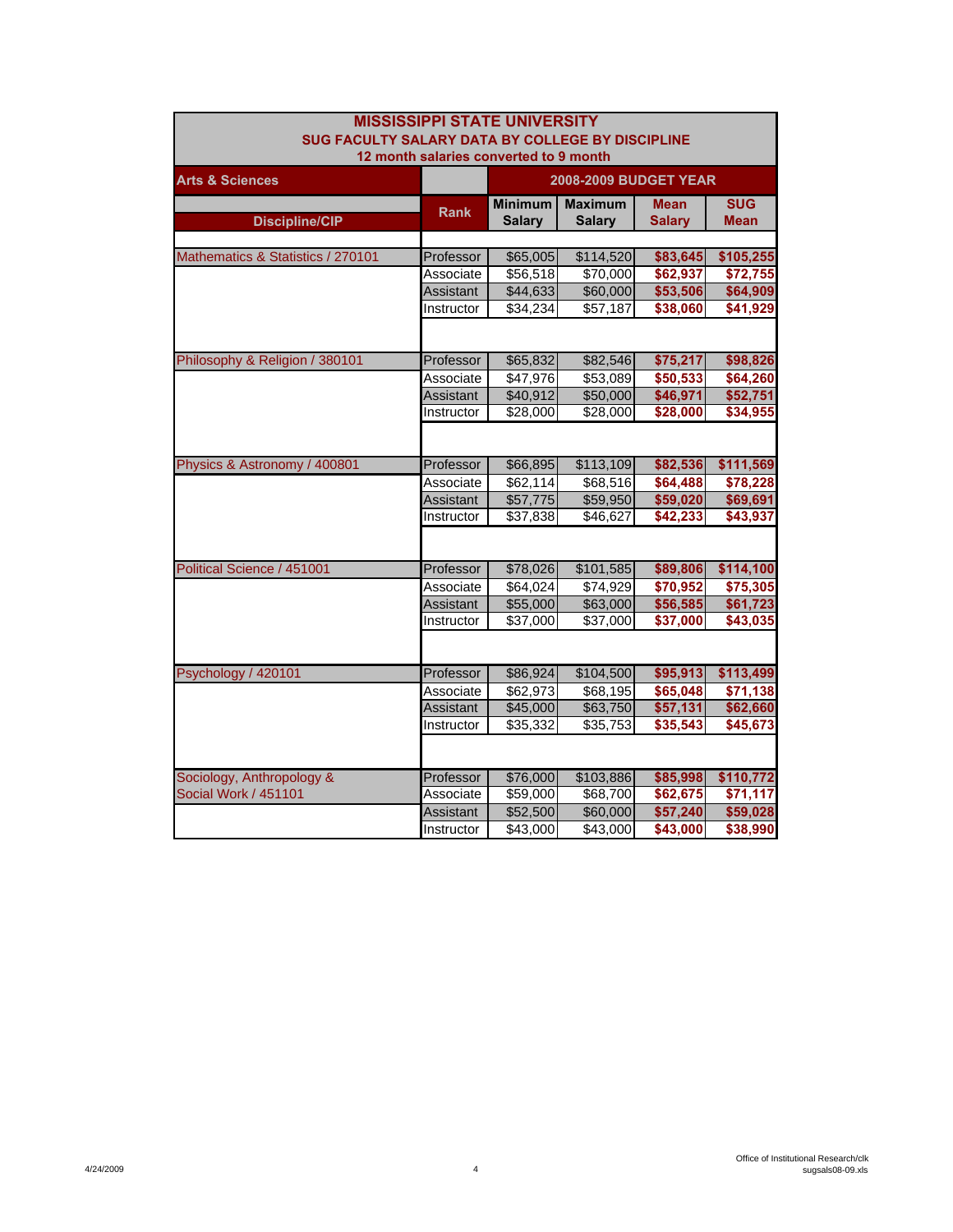| <b>MISSISSIPPI STATE UNIVERSITY</b>                                                        |                  |                                 |                                 |                              |                           |  |  |
|--------------------------------------------------------------------------------------------|------------------|---------------------------------|---------------------------------|------------------------------|---------------------------|--|--|
| SUG FACULTY SALARY DATA BY COLLEGE BY DISCIPLINE<br>12 month salaries converted to 9 month |                  |                                 |                                 |                              |                           |  |  |
| <b>Business</b>                                                                            |                  |                                 | <b>2008-2009 BUDGET YEAR</b>    |                              |                           |  |  |
| <b>Discipline/CIP</b>                                                                      | <b>Rank</b>      | <b>Minimum</b><br><b>Salary</b> | <b>Maximum</b><br><b>Salary</b> | <b>Mean</b><br><b>Salary</b> | <b>SUG</b><br><b>Mean</b> |  |  |
|                                                                                            |                  |                                 |                                 |                              |                           |  |  |
| Finance & Economics / 520601                                                               | Professor        | \$90,100                        | \$125,465                       | \$111,549                    | \$122,527                 |  |  |
|                                                                                            | Associate        | \$73,000                        | \$84,225                        | \$76,296                     | \$85,783                  |  |  |
|                                                                                            | Assistant        | \$68,850                        | \$132,500                       | \$110,531                    | \$88,231                  |  |  |
|                                                                                            | Instructor       |                                 |                                 |                              | \$57,372                  |  |  |
|                                                                                            |                  |                                 |                                 |                              |                           |  |  |
| Management & Information                                                                   | Professor        | \$89,966                        | \$152,033                       | \$116,872                    | \$171,285                 |  |  |
| <b>Systems / 520201</b>                                                                    | Associate        | \$85,824                        | \$113,996                       | \$104,014                    | \$129,528                 |  |  |
|                                                                                            | Assistant        | \$96,445                        | \$105,000                       | \$100,983                    | \$124,709                 |  |  |
|                                                                                            | Instructor       | \$42,700                        | \$60,000                        | \$51,350                     | \$72,076                  |  |  |
|                                                                                            |                  |                                 |                                 |                              |                           |  |  |
| <b>Marketing, Quantitative</b>                                                             | Professor        | \$92,737                        | \$118,966                       | \$104,552                    | \$161,448                 |  |  |
| Analysis & Business Law / 521401                                                           | Associate        | \$68,765                        | \$99,720                        | \$92,430                     | \$120,079                 |  |  |
|                                                                                            | <b>Assistant</b> | \$75,000                        | \$114,000                       | \$98,212                     | \$118,748                 |  |  |
|                                                                                            | Instructor       | \$42,500                        | \$77,710                        | \$54.032                     | \$54,367                  |  |  |
|                                                                                            |                  |                                 |                                 |                              |                           |  |  |
| School of Accountancy / 520301                                                             | Professor        | \$108,329                       | \$114,520                       | \$111,425                    | \$161,977                 |  |  |
|                                                                                            | Associate        | \$82,482                        | \$92,523                        | \$89,385                     | \$130,978                 |  |  |
|                                                                                            | Assistant        | \$104.239                       | \$112.615                       | \$109.179                    | \$137.153                 |  |  |
|                                                                                            | Instructor       |                                 |                                 |                              | \$61,492                  |  |  |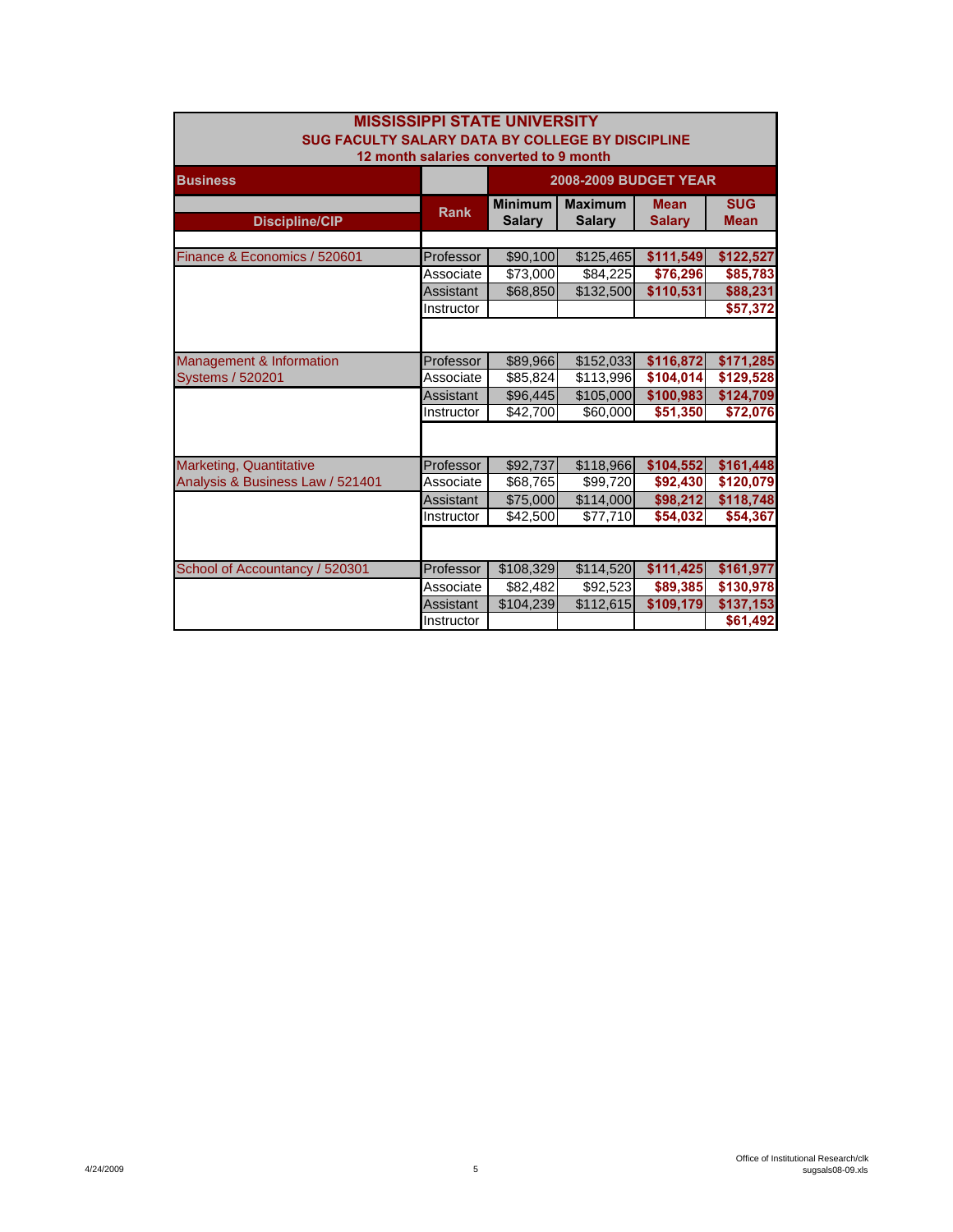| <b>MISSISSIPPI STATE UNIVERSITY</b>                     |                              |                      |                |               |             |  |  |
|---------------------------------------------------------|------------------------------|----------------------|----------------|---------------|-------------|--|--|
| <b>SUG FACULTY SALARY DATA BY COLLEGE BY DISCIPLINE</b> |                              |                      |                |               |             |  |  |
| 12 month salaries converted to 9 month                  |                              |                      |                |               |             |  |  |
| <b>Education</b>                                        | <b>2008-2009 BUDGET YEAR</b> |                      |                |               |             |  |  |
|                                                         |                              | <b>Minimum</b>       | <b>Maximum</b> | <b>Mean</b>   | <b>SUG</b>  |  |  |
| <b>Discipline/CIP</b>                                   | <b>Rank</b>                  | <b>Salary</b>        | <b>Salary</b>  | <b>Salary</b> | <b>Mean</b> |  |  |
|                                                         |                              |                      |                |               |             |  |  |
| <b>Counselor Education,</b>                             | Professor                    | \$73,279             | \$91,616       | \$82,504      | \$97,032    |  |  |
| <b>Educational Psychology,</b>                          | Associate                    | \$57,350             | \$61,103       | \$58,801      | \$71,140    |  |  |
| & Special Education / 131101                            | Assistant                    | \$51,085             | \$53,238       | \$52,325      | \$59,065    |  |  |
|                                                         | Instructor                   | \$46,289             | \$46,289       | \$46,289      | \$52,551    |  |  |
|                                                         |                              |                      |                |               |             |  |  |
| Curriculum and Instruction / 130301                     | Professor                    | \$65,836             | \$75,829       | \$72,193      | \$97,199    |  |  |
|                                                         | Associate                    | \$60,028             | \$81,800       | \$67,961      | \$70,824    |  |  |
|                                                         | Assistant                    | \$51,555             | \$53,560       | \$52,685      | \$58,674    |  |  |
|                                                         | Instructor                   | \$30,000             | \$44,346       | \$38,141      | \$45,571    |  |  |
|                                                         |                              |                      |                |               |             |  |  |
| Inst. Sys. & Workforce Dev. / 131309                    | Professor                    | \$65,875             | \$90,872       | \$82,246      | \$82,246    |  |  |
|                                                         | Associate                    | $\overline{$}56,790$ | \$59,555       | \$58,107      | \$58,107    |  |  |
|                                                         | Assistant                    | \$48,852             | \$51,691       | \$50,272      | \$50,272    |  |  |
|                                                         | Instructor                   | \$34,832             | \$46,800       | \$41,047      | \$41,047    |  |  |
|                                                         |                              |                      |                |               |             |  |  |
| Music, General / 500901                                 | Professor                    | \$57,853             | \$94,639       | \$69,346      | \$88,253    |  |  |
|                                                         | Associate                    | \$50,779             | \$63,129       | \$55,327      | \$64,164    |  |  |
|                                                         | Assistant                    | \$42,000             | \$56,851       | \$46,225      | \$51,328    |  |  |
|                                                         | Instructor                   | \$37,232             | \$46,548       | \$41,355      | \$42,338    |  |  |
|                                                         |                              |                      |                |               |             |  |  |
| Kinesiology / 131314                                    | Professor                    | \$67,055             | \$94,070       | \$80,563      | \$85,412    |  |  |
|                                                         | Associate                    | \$57,620             | \$57,679       | \$57,650      | \$66,171    |  |  |
|                                                         | <b>Assistant</b>             | \$46,000             | \$56,000       | \$52,011      | \$52,679    |  |  |
|                                                         | Instructor                   | \$31,500             | \$42,762       | \$36,491      | \$39,926    |  |  |
|                                                         |                              |                      |                |               |             |  |  |
| Leadership and Foundations / 130401                     | Professor                    | \$66,498             | \$78,813       | \$73,866      | \$103,737   |  |  |
|                                                         | Associate                    | \$57,530             | \$81,800       | \$65,618      | \$72,051    |  |  |
|                                                         | Assistant                    | \$78,267             | \$78,267       | \$78,267      | \$59,520    |  |  |
|                                                         | Instructor                   |                      |                |               | \$52,686    |  |  |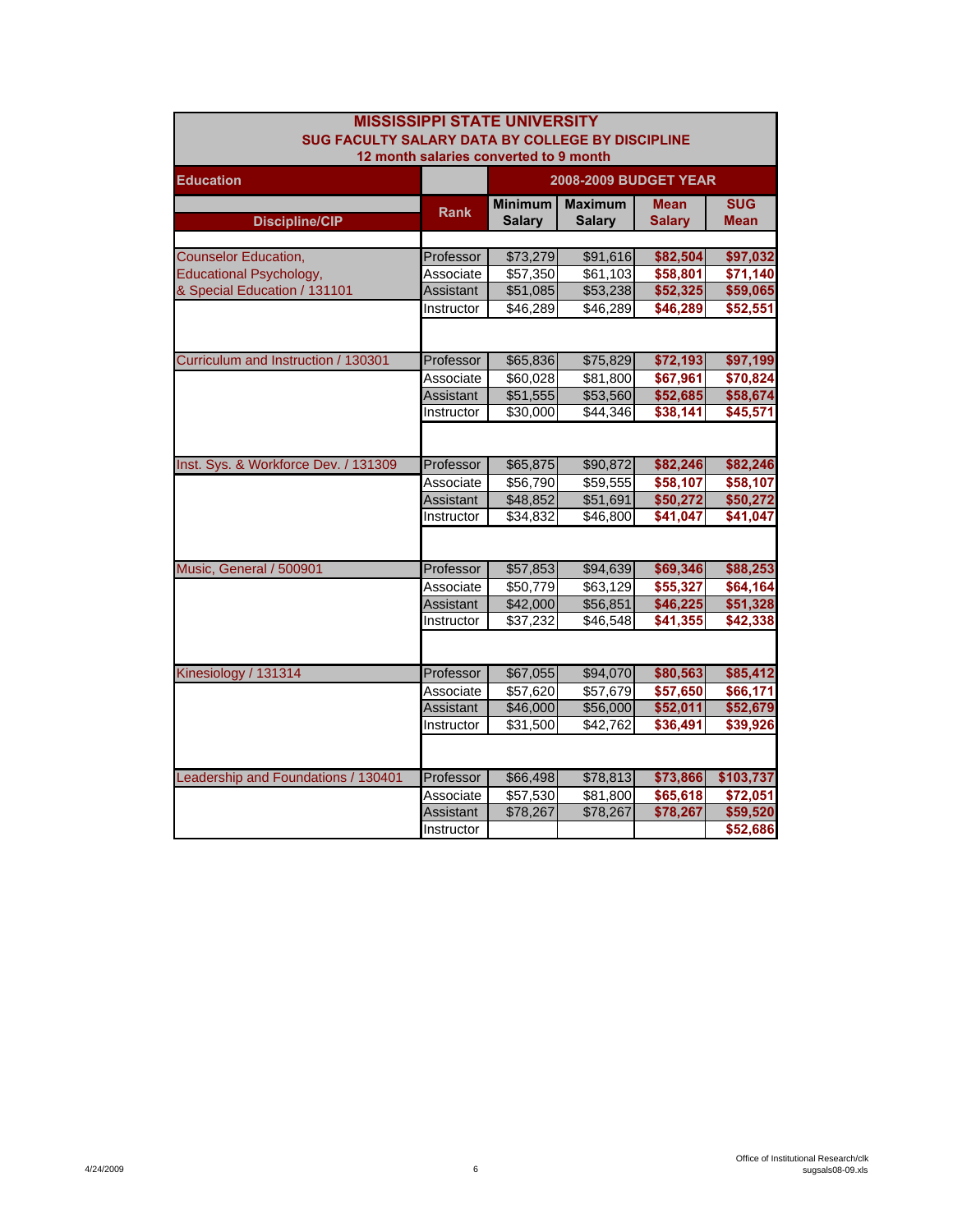| <b>MISSISSIPPI STATE UNIVERSITY</b> |                                                         |                                        |                      |                      |                      |  |  |
|-------------------------------------|---------------------------------------------------------|----------------------------------------|----------------------|----------------------|----------------------|--|--|
|                                     | <b>SUG FACULTY SALARY DATA BY COLLEGE BY DISCIPLINE</b> |                                        |                      |                      |                      |  |  |
|                                     |                                                         | 12 month salaries converted to 9 month |                      |                      |                      |  |  |
| <b>Engineering</b>                  | <b>2008-2009 BUDGET YEAR</b>                            |                                        |                      |                      |                      |  |  |
|                                     | <b>Rank</b>                                             | <b>Minimum</b>                         | <b>Maximum</b>       | <b>Mean</b>          | <b>SUG</b>           |  |  |
| <b>Discipline/CIP</b>               |                                                         | <b>Salary</b>                          | <b>Salary</b>        | <b>Salary</b>        | <b>Mean</b>          |  |  |
|                                     |                                                         |                                        |                      |                      |                      |  |  |
| Aerospace Engineering / 140201      | Professor                                               | \$87,939                               | \$160,637            | \$115,135            | \$136,817            |  |  |
|                                     | Associate                                               | \$77,293                               | \$86,936             | \$84,552             | \$93,426             |  |  |
|                                     | Assistant                                               | \$71,925                               | \$81,585             | \$78,590             | \$81,262             |  |  |
|                                     | Instructor                                              | \$54,957                               | \$54,957             | \$54,957             | \$49,139             |  |  |
|                                     |                                                         |                                        |                      |                      |                      |  |  |
| Chemical Engineering / 140701       | Professor                                               | \$98,230                               | \$142,712            | \$120,471            | \$134,572            |  |  |
|                                     | Associate                                               | \$81,637                               | \$90,762             | \$87,008             | \$91,803             |  |  |
|                                     | Assistant                                               | \$73,928                               | \$75,681             | \$74,579             | \$80,714             |  |  |
|                                     | Instructor                                              |                                        |                      |                      | \$58,900             |  |  |
|                                     |                                                         |                                        |                      |                      |                      |  |  |
| Civil Engineering / 140801          | Professor                                               | \$87,700                               | \$127,174            | \$115,409            | \$126,322            |  |  |
|                                     | Associate                                               | \$72,225                               | $\overline{$}74,419$ | \$73,322             | \$89,372             |  |  |
|                                     | Assistant                                               | \$73,500                               | \$78,500             | \$75,830             | \$76,434             |  |  |
|                                     | Instructor                                              |                                        |                      |                      | \$53,997             |  |  |
|                                     |                                                         |                                        |                      |                      |                      |  |  |
| Computer Science & Eng. / 110101    | Professor                                               | \$90,890                               | \$137,853            | \$109,216            | \$142,053            |  |  |
|                                     | Associate                                               | \$69,316                               | \$92,558             | \$84,276             | \$99,462             |  |  |
|                                     | Assistant<br>Instructor                                 | \$78,000<br>\$36,975                   | \$80,989<br>\$73,500 | \$80,258<br>\$50,637 | \$87,128<br>\$51,556 |  |  |
|                                     |                                                         |                                        |                      |                      |                      |  |  |
| Electrical & Computer Eng. / 141001 | Professor                                               | \$91,616                               | \$144,581            | \$109,162            | \$135,017            |  |  |
|                                     | Associate                                               | \$79,284                               | \$93,575             | \$85,798             | \$94,306             |  |  |
|                                     | <b>Assistant</b>                                        | \$71,786                               | \$85,000             | \$77,766             | \$84,131             |  |  |
|                                     | Instructor                                              | \$47,587                               | \$47,587             | \$47,587             | \$62,456             |  |  |
|                                     |                                                         |                                        |                      |                      |                      |  |  |
| Industrial Engineering / 143501     | Professor                                               | \$96,440                               | \$128,663            | \$105,751            | \$134,847            |  |  |
|                                     | Associate                                               | \$80,500                               | \$80,500             | \$80,500             | \$92,796             |  |  |
|                                     | Assistant                                               | \$73,150                               | \$78,375             | \$75,061             | \$77,141             |  |  |
|                                     | Instructor                                              | \$38,036                               | \$52,000             | \$45,018             | \$49,590             |  |  |
|                                     |                                                         |                                        |                      |                      |                      |  |  |
| Dean's Office / 149999              | Professor                                               | \$97,319                               | \$97,319             | \$97,319             | \$122,307            |  |  |
| <b>Other Engineering</b>            | Associate                                               |                                        |                      |                      | \$94,721             |  |  |
|                                     | Assistant                                               |                                        |                      |                      | \$78,835             |  |  |
|                                     | Instructor                                              | \$30,000                               | \$83,549             | \$47,764             | \$47,764             |  |  |
|                                     |                                                         |                                        |                      |                      |                      |  |  |
| Mechanical Engineering / 141901     | Professor                                               | \$94,990                               | \$169,859            | \$125,343            | \$127,887            |  |  |
|                                     | Associate                                               | \$81,113                               | \$84,180             | \$82,995             | \$91,147             |  |  |
|                                     | Assistant                                               | \$72,223                               | \$79,180             | \$75,481             | \$79,663             |  |  |
|                                     | Instructor                                              | \$57,750                               | \$57,750             | \$57,750             | \$55,269             |  |  |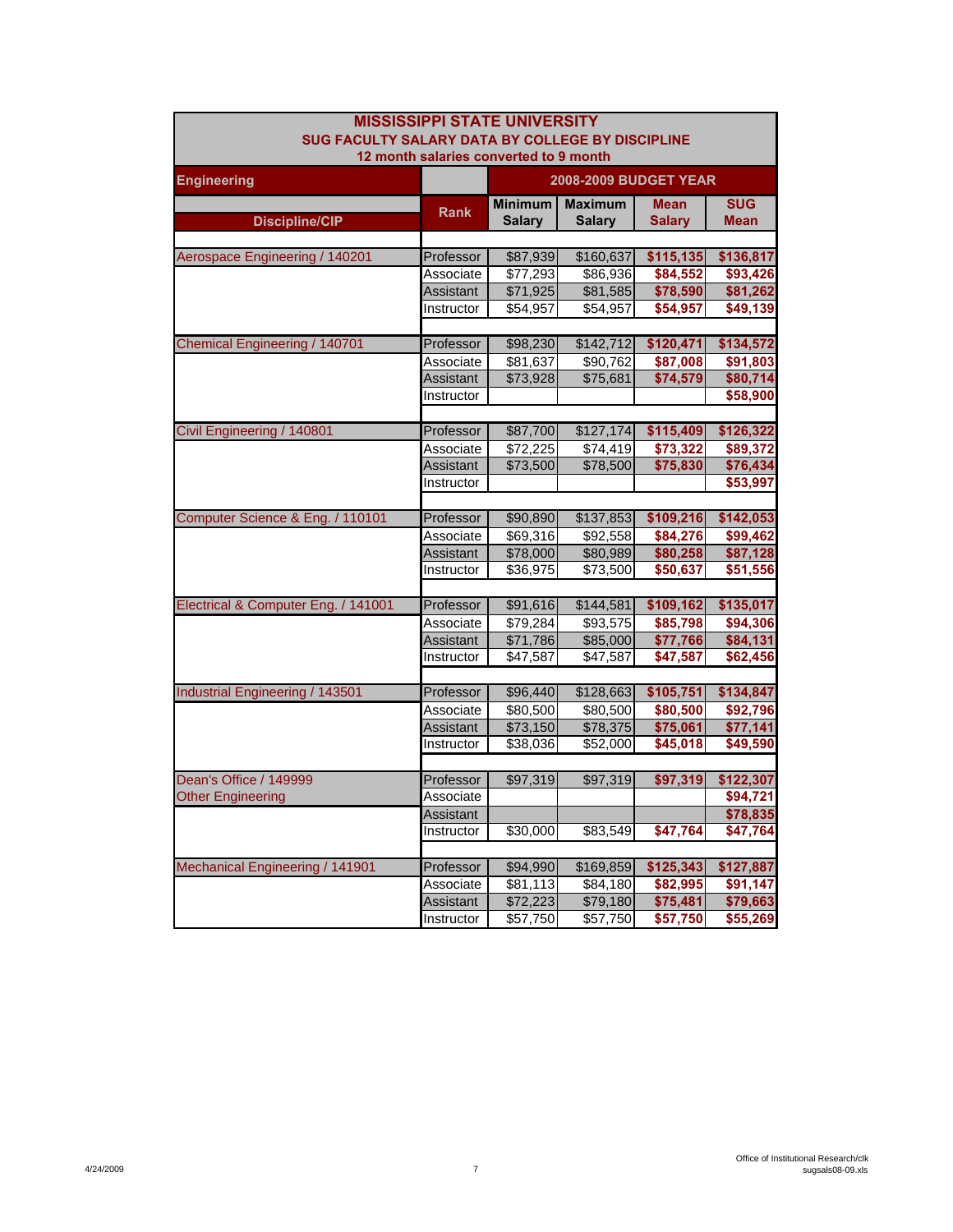| <b>MISSISSIPPI STATE UNIVERSITY</b><br>SUG FACULTY SALARY DATA BY COLLEGE BY DISCIPLINE<br>12 month salaries converted to 9 month |             |                                 |                                 |                              |                           |  |
|-----------------------------------------------------------------------------------------------------------------------------------|-------------|---------------------------------|---------------------------------|------------------------------|---------------------------|--|
| <b>Forest Resources</b>                                                                                                           |             | <b>2008-2009 BUDGET YEAR</b>    |                                 |                              |                           |  |
| <b>Discipline/CIP</b>                                                                                                             | <b>Rank</b> | <b>Minimum</b><br><b>Salary</b> | <b>Maximum</b><br><b>Salary</b> | <b>Mean</b><br><b>Salary</b> | <b>SUG</b><br><b>Mean</b> |  |
|                                                                                                                                   |             |                                 |                                 |                              |                           |  |
| Forestry / 030501                                                                                                                 | Professor   | \$68,926                        | \$114,943                       | \$81,815                     | \$91,704                  |  |
|                                                                                                                                   | Associate   | \$61,944                        | \$65,348                        | \$63,134                     | \$68,356                  |  |
|                                                                                                                                   | Assistant   | \$57,550                        | \$70,085                        | \$62,072                     | \$58,265                  |  |
|                                                                                                                                   | Instructor  |                                 |                                 |                              | \$50,224                  |  |
|                                                                                                                                   |             |                                 |                                 |                              |                           |  |
| Forest Products / 030509                                                                                                          | Professor   | \$69,123                        | \$110,430                       | \$82,204                     | \$90,678                  |  |
|                                                                                                                                   | Associate   | \$60,823                        | \$81,845                        | \$71,334                     | \$75,993                  |  |
|                                                                                                                                   | Assistant   | \$59,033                        | \$59,033                        | \$59,033                     | \$60,855                  |  |
|                                                                                                                                   | Instructor  |                                 |                                 |                              |                           |  |
|                                                                                                                                   |             |                                 |                                 |                              |                           |  |
| Wildlife & Fisheries / 030601                                                                                                     | Professor   | \$73,629                        | \$121,734                       | \$89,228                     | \$86,843                  |  |
|                                                                                                                                   | Associate   | \$59,152                        | \$61,542                        | \$60,347                     | \$65,172                  |  |
|                                                                                                                                   | Assistant   |                                 |                                 |                              | \$59,791                  |  |
|                                                                                                                                   | Instructor  |                                 |                                 |                              |                           |  |